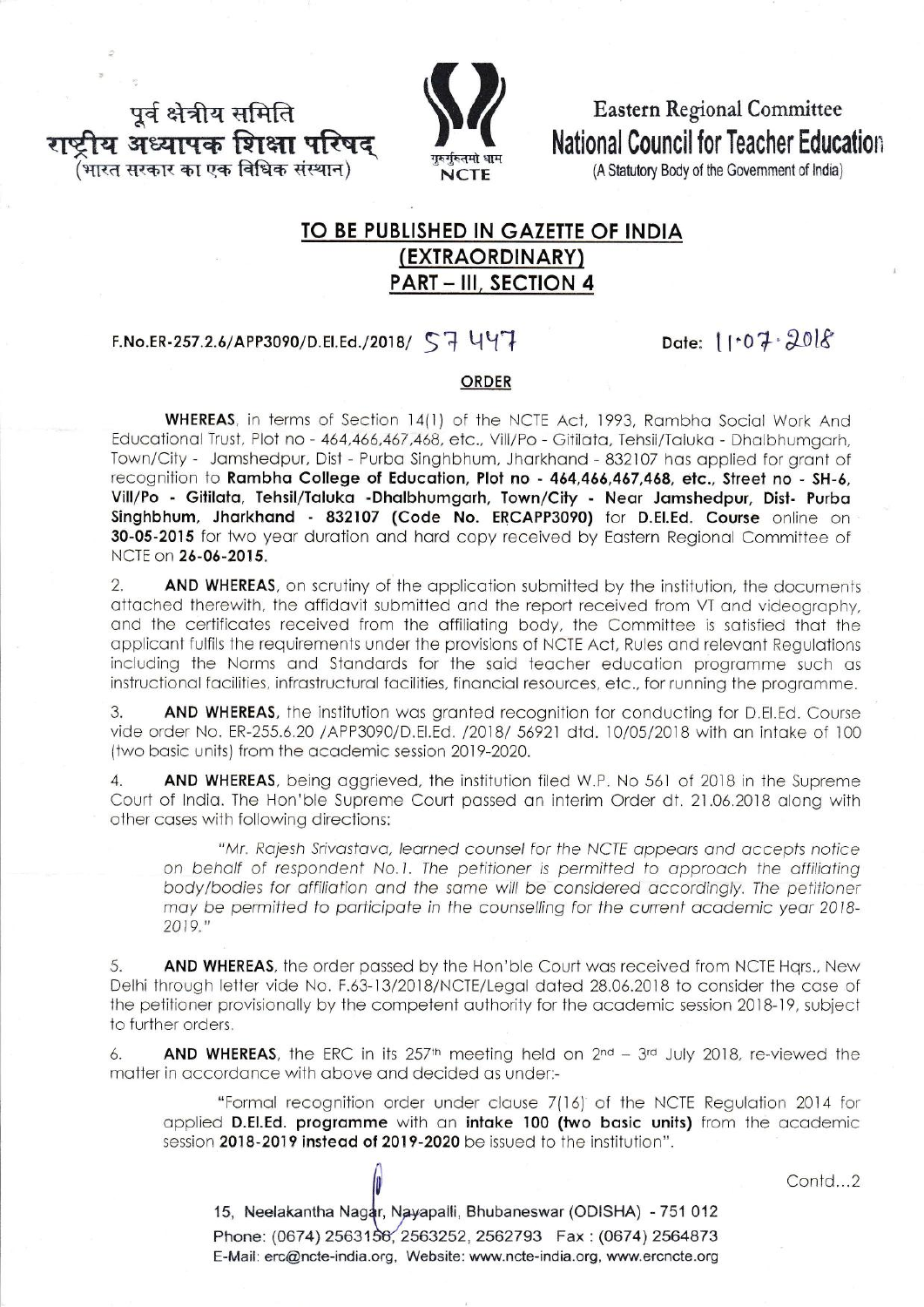NOW THEREFORE, in exercise of the powers vested under Section  $14(3)(a)$  of the NCTE Act  $7. - 1$ 1993, the Eastern Regional Committee, NCTE hereby grants recognition to **Rambha College of** Education, Plot no - 464,466,467,468, etc., Street no - SH-6, Vill/Po - Gitilata, Tehsil/Taluka -Dhalbhumgarh, Town/City - Near Jamshedpur, Dist- Purba Singhbhum, Jharkhand - 832107 for conducting D.El.Ed. Course of two years duration with an intake 100 (Two basic unit) from the 2019-2020 under Clause 7(16) of NCTE (Recognition academic session 2018-2019 instead of Norms & Procedure) Regulations, 2014 subject to fulfillment of the following conditions:-

- Ī. The Endowment fund of Rs. 5 lakhs and Reserve fund of Rs. 7 lakhs kept in joint account with Regional Director of NCTE should be maintained perpetually. Loan raising against or mortgaging of FDRs shall not be done.
- The institution shall comply with the various other norms and standards prescribed in the Ш. NCTE regulations, as amended from time to time.
- $III.$ The institution shall make admission only after it obtains affiliation from the examining body in terms of clause 8(10) of the NCTE (Recognition Norms & Procedure) Regulations 2014.
- The institution shall ensure that the required number of academic staff duly approved by IV. affiliating body for conducting the course should always remain in position.

Further, the recognition/permission is subject to fulfillment of all such other requirements as 8. may be prescribed by other regulatory bodies like UGC, affiliating University / Body, the State Government etc., as applicable.

The institution shall submit to the Regional Committee a Self-Appraisal Report at the end of 9. each academic year along with the statement of annual accounts duly audited by a Chartered Accountant.

 $10.$ The institution shall maintain its website with hyperlink to the Council and the Eastern Regional Committee, covering, inter-alia, the details of the institution, its location, name of the programme applied for with intake; availability of physical infrastructure, such as land, building, office, classrooms and other facilities or amenities; instructional facilities, such as laboratory and library and the particulars of their proposed teaching faculty and non-teaching staff with photographs, for information of all concerned. The information with regard to the following shall also be made available on the website, namely:-

- a) Sanctioned programmes along with annual intake in the institution;
- b) Name of faculty and staff in full as mentioned in school certificate along with their qualifications, scale of pay and photograph;
- c) Name of faculty members who left or joined during the last quarter;
- d) Names of Students admitted during the current session along with qualification, Percentage of marks in the qualifying examination and in the entrance test, if any, date of admission, etc.;
- e) Fee charged from students;
- f) Available infrastructural facilities;
- g) Facilities added during the last quarter;
- h) Number of books in the library, journals subscribed to, and additions, if any, in the last quarter;
- i) The affidavit with enclosure submitted along with application;
- i) The institution shall be free to post additional relevant information, If it so desires.
- k) Any false or incomplete information on its website shall render the institution liable for withdrawal of recognition.

Contd...3